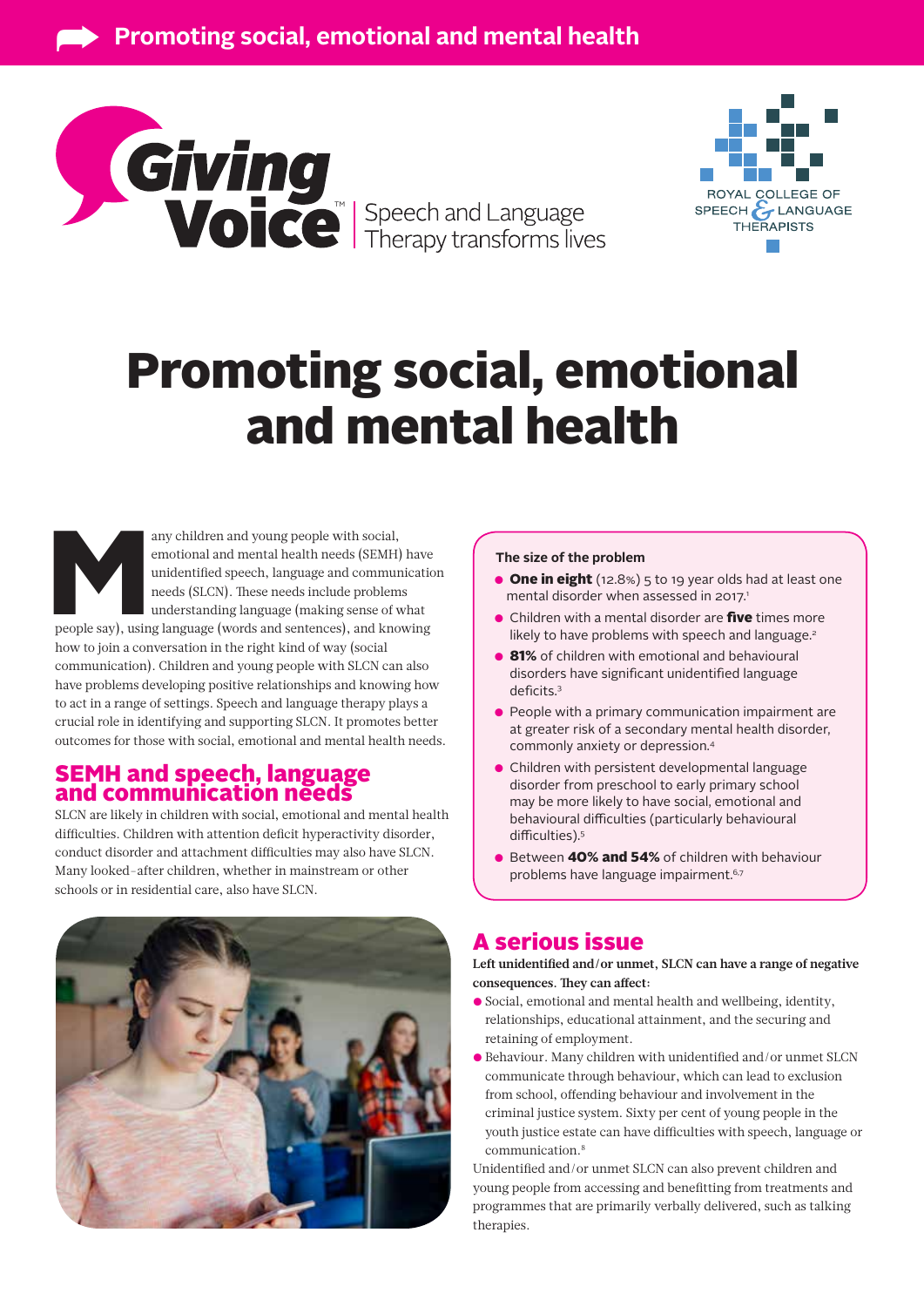

#### **Who are the children and young people with SLCN?**

- More than 10% of children and young people have long-term speech, language and communication needs (SLCN) which create barriers to communication or learning in everyday life:
- 7.6% have developmental language disorder.<sup>9</sup>
- 2.3% have language disorders associated with another condition such as autism or hearing impairment.<sup>10</sup>

SLCN also include conditions such as speech difficulties, stammering and many others.

Children living in areas of social disadvantage are at much higher risk, with around 50% of children starting school with delayed language and other identified SLCN.<sup>11,12</sup>

## How speech and language therapy can help

**As part of a multi-disciplinary team, speech and language therapists promote better social, emotional and mental health. They play a crucial role in identifying SLCN and in contributing to differential diagnosis. They promote 'inclusive communication' by developing accessible environments that remove barriers to communication. They provide 1:1 speech and language therapy to those children and young people who need it and train others in awareness of SLCN and how to respond appropriately. This can have a range of benefits:**

**PROMOTING POSITIVE OUTCOMES** – it helps children and young people develop their social communication skills and the language they need in everyday life; helps them form positive relationships; enhances resilience; promotes participation in education, work, and society; and enables children and young people to take an active part in making decisions about their treatment and care. Learning emotion vocabulary can help with emotion regulation<sup>13</sup>, which is important for social outcomes.14

**REDUCING THE RISK OF NEGATIVE OUTCOMES** – it reduces the risk of children and young people not understanding what is being said to and asked of them and not being able to make themselves understood. It also reduces the risk of this leading to frustration, depression and depressive and withdrawn behaviour, aggressive behaviour and behaviour that might result in involvement in the criminal justice system.

## Prevention of SEMH

**Good communication skills are a protective factor for good mental health:**

- A large population cohort study showed that early language development at age 2 and age 4 made an important contribution to emotional and behavioural functioning at age 6.15
- Analysis of data from the Millennium Cohort Study found that verbal cognitive ability appears to be a powerful protective factor against the development of childhood conduct problems.<sup>16</sup>
- The NICE *Early years: promoting health and wellbeing in under 5s Quality Standard* states: 'Children and young people with communication difficulties are at increased risk of social, emotional and behavioural difficulties and mental health problems. So identifying their speech and language needs early is crucial for their health and wellbeing.'17
- A study of 9-12 year olds with SLCN found that hope, agency and positive relationships were protective factors in relation to wellbeing.18

# Access to treatment for SEMH

Mental health referrals, assessments and interventions put a significant demand on communication skills. For example, the success of cognitive behavioural therapy (CBT) is reliant on participants' language and verbal reasoning capabilities.19

Unless speech, language and communication needs are identified and accommodated, referrals, assessments, support and treatment programmes may be inaccessible or deliver inaccurate results. This risks public resources being wasted on failed interventions.

## Addressing the underlying causes of behaviour

The UK's Department for Education has recognised that speech and language difficulties may be an underlying cause of disruptive or withdrawn behaviour. They have stated that, 'Where there are concerns about behaviour there should be an assessment to determine whether there are any causal factors such as undiagnosed learning difficulties, difficulties with speech and language or mental health issues.'20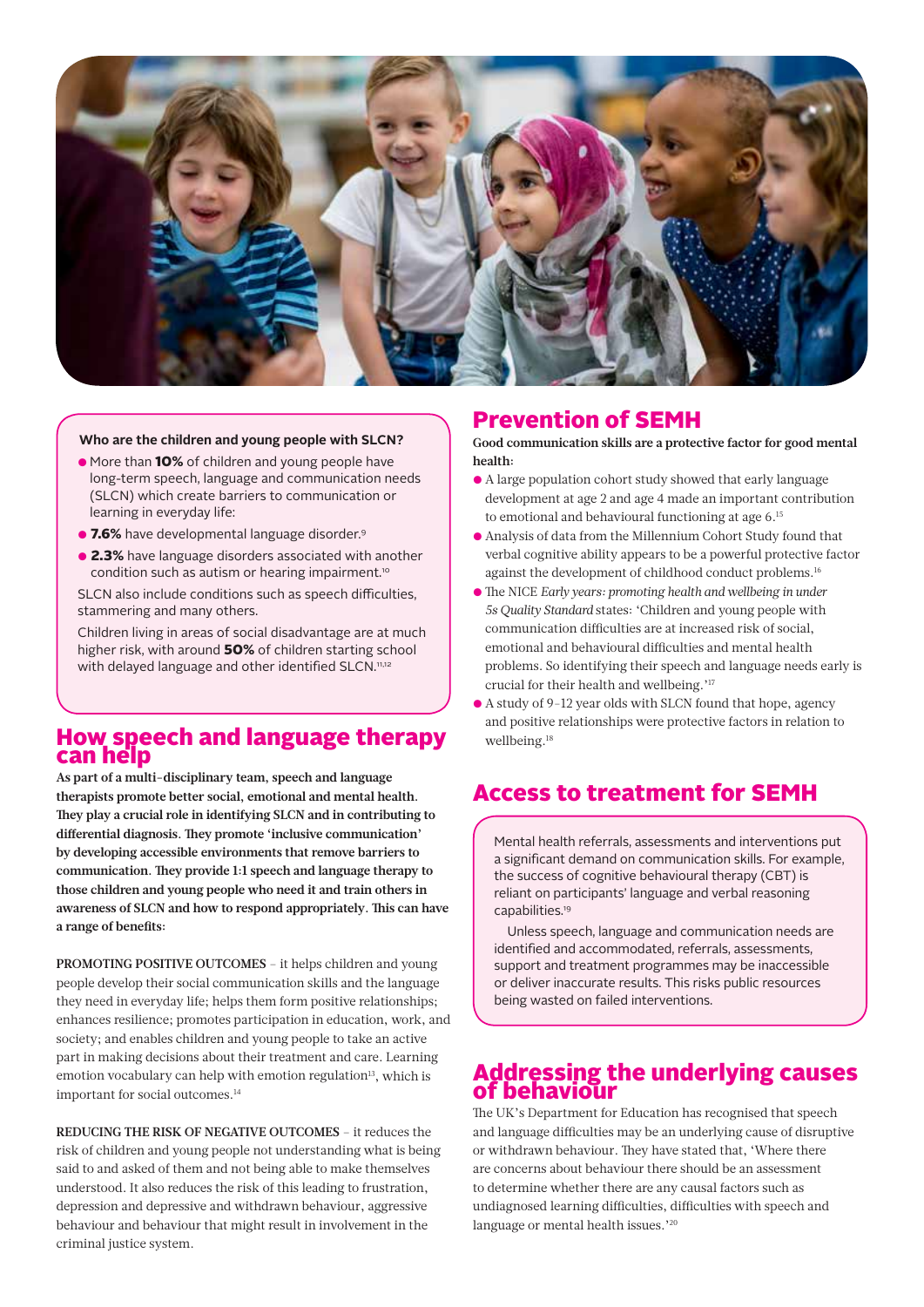### **UNDETECTED SLCN IN SEMH**



#### **The Royal College of Speech and Language Therapists recommends that:**

- The multidisciplinary education, health and social care teams supporting children and their families have access to speech and language therapy services – this would include speech and language therapists contributing to assessment, planning and intervention where appropriate.
- All staff working with children and young people should be trained in recognising and knowing how to respond to SLCN. This includes through making classrooms, material and treatment programmes communication accessible.
- Where professionals working with a child or young person with social, emotional or mental health needs are concerned that there could be an underlying SLCN, the child or young person should be assessed by a speech and language therapist and provided with the appropriate level of speech and language therapy where needed.

In addition, as recommended in the report B*ercow: Ten Tears On*, funding for research is required to identify more effective interventions for children and young people with social, emotional and mental health needs and SLCN.

## Emma's story

Emma is a 10-year-old looked-after child with social, emotional and mental health needs. She had extreme social difficulties, including being highly aggressive both physically and verbally. She had very poor social communication skills, very poor ability to recognise and respond to the communications of others, emotional literacy difficulties and extreme difficulties managing her emotions. She could not make or keep friends and she had regular exclusions from school. Parents of other children complained about her behaviour and school staff labelled her as 'the devil'.

Aged seven, she was about to move carers, geographical area, and to another mainstream school. Given concerns about her ability to continue in mainstream education, she was referred to speech and language therapy services by her social worker. Following work with the speech and language therapist, Emma's social communication and interaction skills with other children greatly improved, as did her ability to build new relationships as well as maintain the ones she had already formed. She got better at managing her emotions when things did not go as she would like, and at recognising what information was appropriate to speak about, depending on her audience (i.e. recognising private versus public subject matters). She learned phrases to use to negotiate and compromise. Her file has now been closed, very few difficulties have been reported since, and she has continued in mainstream education.